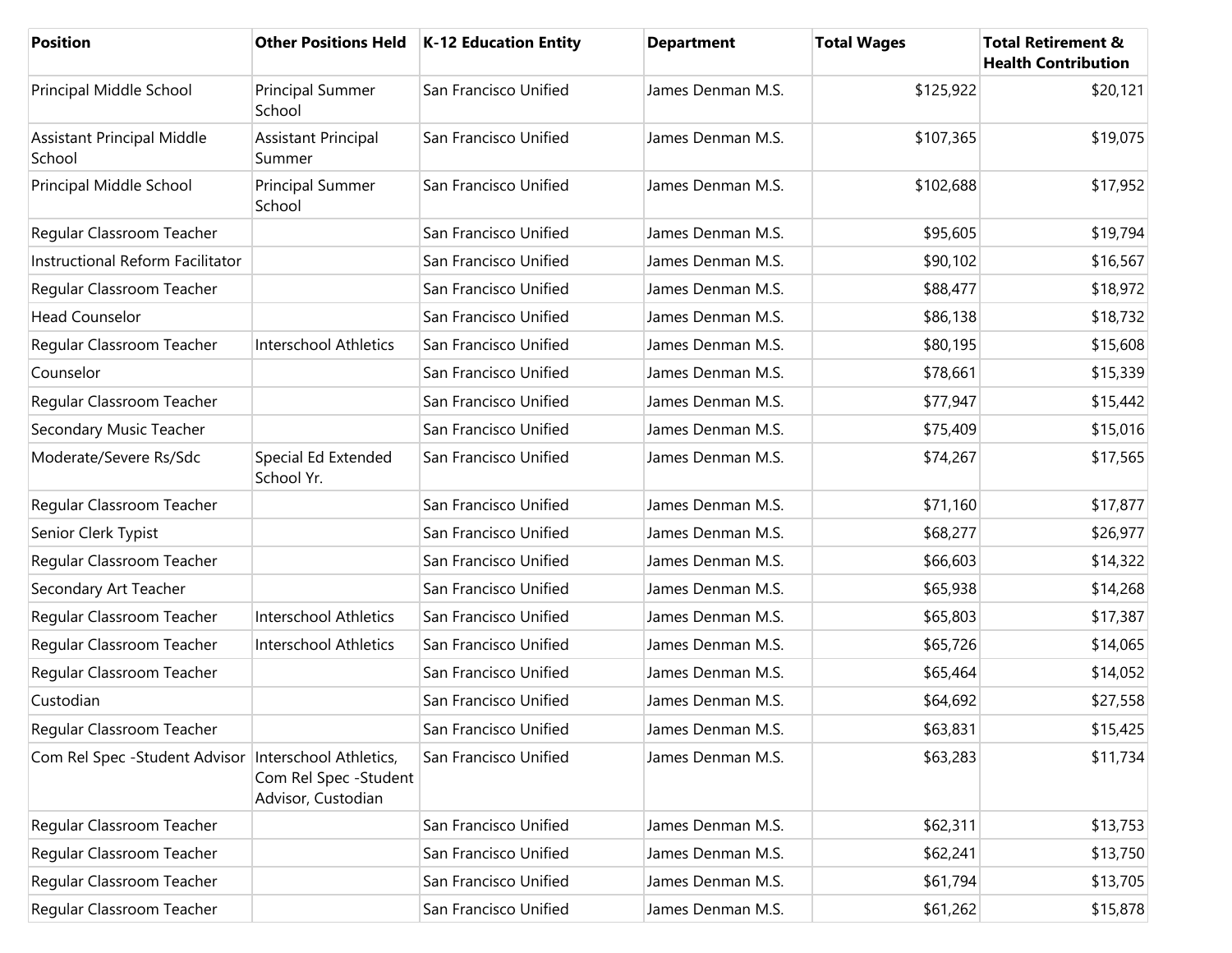| Social Worker                               |                                                               | San Francisco Unified | James Denman M.S. | \$60,149 | \$13,711 |
|---------------------------------------------|---------------------------------------------------------------|-----------------------|-------------------|----------|----------|
| Regular Classroom Teacher                   |                                                               | San Francisco Unified | James Denman M.S. | \$59,937 | \$13,714 |
| Regular Classroom Teacher                   |                                                               | San Francisco Unified | James Denman M.S. | \$59,715 | \$13,503 |
| Regular Classroom Teacher                   |                                                               | San Francisco Unified | James Denman M.S. | \$58,862 | \$13,412 |
| Mild/Moderate Rs/Sdc                        | Special Ed Extended<br>School Yr.                             | San Francisco Unified | James Denman M.S. | \$57,622 | \$12,901 |
| Regular Classroom Teacher                   |                                                               | San Francisco Unified | James Denman M.S. | \$57,323 | \$13,281 |
| Regular Classroom Teacher                   |                                                               | San Francisco Unified | James Denman M.S. | \$55,849 | \$13,134 |
| Custodian                                   |                                                               | San Francisco Unified | James Denman M.S. | \$55,736 | \$21,370 |
| Counselor                                   |                                                               | San Francisco Unified | James Denman M.S. | \$54,869 | \$11,775 |
| Mild/Moderate Rs/Sdc                        |                                                               | San Francisco Unified | James Denman M.S. | \$52,770 | \$12,247 |
| <b>Assistant Principal Middle</b><br>School |                                                               | San Francisco Unified | James Denman M.S. | \$51,847 | \$9,799  |
| Mild/Moderate Rs/Sdc                        |                                                               | San Francisco Unified | James Denman M.S. | \$50,298 | \$12,631 |
| Family Liaison - Spanish                    | Parent & Community<br>Coordinator                             | San Francisco Unified | James Denman M.S. | \$49,849 | \$7,740  |
| Custodian                                   |                                                               | San Francisco Unified | James Denman M.S. | \$48,770 | \$12,017 |
| Security-Campus                             | Security-Campus,<br>Custodian, Interschool<br>Athletics       | San Francisco Unified | James Denman M.S. | \$43,277 | \$7,692  |
| Regular Classroom Teacher                   | Day-To-Day Sub                                                | San Francisco Unified | James Denman M.S. | \$39,263 | \$10,117 |
| Moderate/Severe Rs/Sdc                      |                                                               | San Francisco Unified | James Denman M.S. | \$36,205 | \$7,731  |
| Specialized Phys Health Care<br>Pro         | Sped Ia Sh - All Impair,<br>Sped Ia Sh - All Impair           | San Francisco Unified | James Denman M.S. | \$34,214 | \$7,645  |
| Sped Ia Sh - All Impair                     | Sped Ia Sh - All Impair,<br>Instructional Aide II<br>Vacation | San Francisco Unified | James Denman M.S. | \$33,045 | \$7,787  |
| Sped la Sh - All Impair                     | Sped la Sh - All Impair                                       | San Francisco Unified | James Denman M.S. | \$32,373 | \$7,787  |
| Sped Ia Sh - All Impair                     | Sped Ia Sh - All Impair                                       | San Francisco Unified | James Denman M.S. | \$32,297 | \$11,072 |
| Regular Classroom Teacher                   | Day-To-Day Student<br>Teacher Sub                             | San Francisco Unified | James Denman M.S. | \$32,153 | \$5,850  |
| Sped Ia Sh - All Impair                     | Sped Ia Sh - All Impair                                       | San Francisco Unified | James Denman M.S. | \$32,095 | \$10,542 |
| Sped Ia Sh - All Impair                     | Sped Ia Sh - All Impair                                       | San Francisco Unified | James Denman M.S. | \$31,774 | \$7,692  |
| Clerk Typist                                |                                                               | San Francisco Unified | James Denman M.S. | \$31,254 | \$12,170 |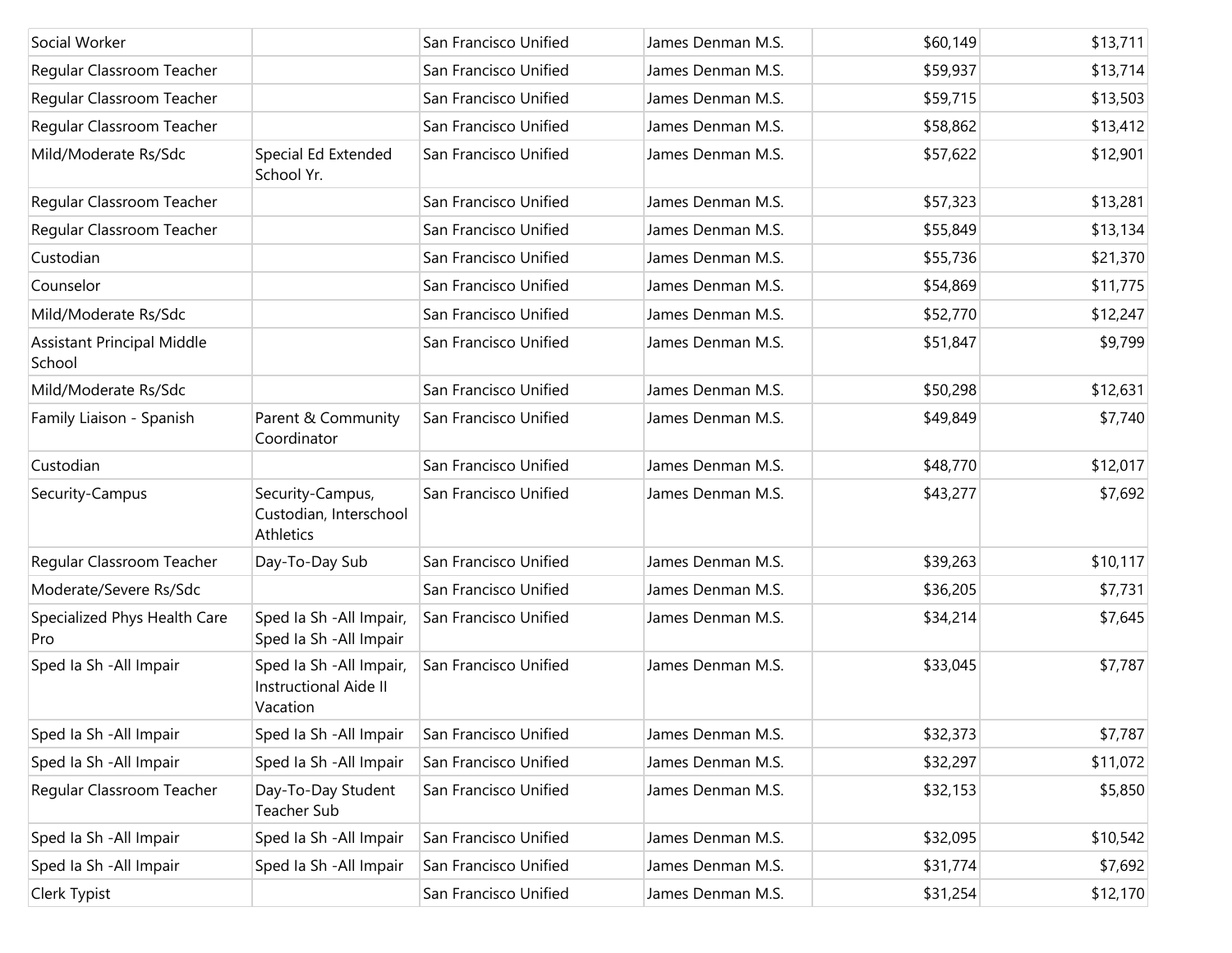| Soar Para                           | Sped Ia Sh - All Impair,<br><b>Interschool Athletics</b>            | San Francisco Unified | James Denman M.S. | \$30,773 | \$1,187  |
|-------------------------------------|---------------------------------------------------------------------|-----------------------|-------------------|----------|----------|
| Sp/Ed. Ia Non-Sev H: All Impmt      |                                                                     | San Francisco Unified | James Denman M.S. | \$30,568 | \$7,692  |
| Sp/Ed. la Non-Sev H: All Impmt      |                                                                     | San Francisco Unified | James Denman M.S. | \$30,291 | \$5,267  |
| Regular Classroom Teacher           |                                                                     | San Francisco Unified | James Denman M.S. | \$29,535 | \$7,235  |
| Sped Ia Sh - All Impair             | Sped Ia Sh - All Impair                                             | San Francisco Unified | James Denman M.S. | \$29,197 | \$10,339 |
| Sped Ia Sh - All Impair             |                                                                     | San Francisco Unified | James Denman M.S. | \$29,014 | \$10,977 |
| Security-Campus                     | <b>Interschool Athletics</b>                                        | San Francisco Unified | James Denman M.S. | \$28,578 | \$7,645  |
| Mild/Moderate Rs/Sdc                |                                                                     | San Francisco Unified | James Denman M.S. | \$28,233 | \$7,024  |
| Regular Classroom Teacher           |                                                                     | San Francisco Unified | James Denman M.S. | \$27,904 | \$5,574  |
| Soar Para                           |                                                                     | San Francisco Unified | James Denman M.S. | \$27,573 | \$7,645  |
| Security-Campus                     |                                                                     | San Francisco Unified | James Denman M.S. | \$27,345 | \$7,605  |
| Librarian                           |                                                                     | San Francisco Unified | James Denman M.S. | \$27,219 | \$5,501  |
| Mild/Moderate Rs/Sdc                |                                                                     | San Francisco Unified | James Denman M.S. | \$27,209 | \$7,029  |
| Specialized Phys Health Care<br>Pro | Sped Ia Sh - All Impair                                             | San Francisco Unified | James Denman M.S. | \$27,115 | \$7,645  |
| Regular Classroom Teacher           | Day-To-Day Sub                                                      | San Francisco Unified | James Denman M.S. | \$26,493 | \$3,155  |
| Sped Ia Sh - All Impair             | Sped Ia Sh - All Impair                                             | San Francisco Unified | James Denman M.S. | \$24,832 | \$0      |
| Moderate/Severe Rs/Sdc              |                                                                     | San Francisco Unified | James Denman M.S. | \$24,391 | \$6,682  |
| Regular Classroom Teacher           |                                                                     | San Francisco Unified | James Denman M.S. | \$24,337 | \$5,191  |
| Sped Ia Sh - All Impair             | <b>Instructional Aide II</b><br>Spec Ed, Sped Ia Sh -<br>All Impair | San Francisco Unified | James Denman M.S. | \$24,005 | \$7,644  |
| Sped Ia Sh - All Impair             | <b>Instructional Aide II</b><br>Spec Ed, Sped Ia Sh -<br>All Impair | San Francisco Unified | James Denman M.S. | \$23,425 | \$7,644  |
| Moderate/Severe Rs/Sdc              |                                                                     | San Francisco Unified | James Denman M.S. | \$23,126 | \$5,061  |
| Regular Classroom Teacher           | Day-To-Day Sub                                                      | San Francisco Unified | James Denman M.S. | \$21,530 | \$4,672  |
| Moderate/Severe Rs/Sdc              |                                                                     | San Francisco Unified | James Denman M.S. | \$19,707 | \$4,695  |
| Mild/Moderate Rs/Sdc                |                                                                     | San Francisco Unified | James Denman M.S. | \$19,260 | \$4,647  |
| Regular Classroom Teacher           |                                                                     | San Francisco Unified | James Denman M.S. | \$19,046 | \$4,624  |
| Mild/Moderate Rs/Sdc                |                                                                     | San Francisco Unified | James Denman M.S. | \$18,313 | \$4,545  |
| Regular Classroom Teacher           |                                                                     | San Francisco Unified | James Denman M.S. | \$17,632 | \$4,472  |